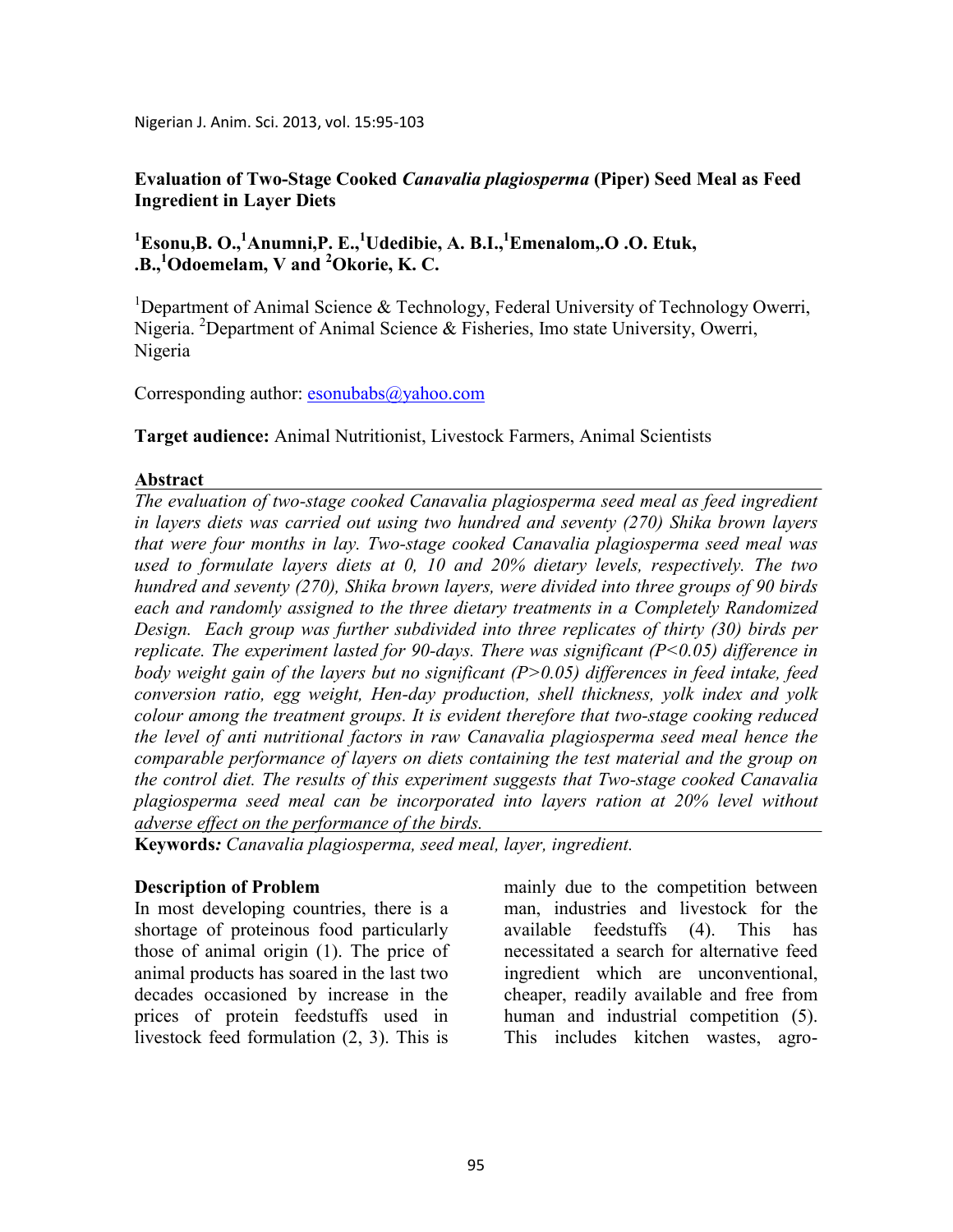industrial by- products and novel crops. One of such novel and indigenous crops is *Canavalia plagiosperma* seed. *Canavalia plagiosperma* belongs to the genus "Canavalia" which comprises of a small group of some 48 species that are distributed throughout the tropics (6). It is abundantly found in the eastern part of Nigeria where it is nick named "Ukpo Ghana" and grows wild as a trifoliate climber. *Canavalia plagiosperma* is a nutritionally rich but under-utilized tropical legume with a crude protein content of 24% (7). However, the use of raw *Canavalia plagiosperma* seed meal as protein supplement for non-ruminants is presently limited by its content of antinutritional factors. The identified antinutritional factors include saponins, cyanogenic glycosides, terpenoids and alkaloids (8, 9). Others include canavanine, canaline (10), canatoxin (11), alkaline amino acid, enzyme urease, trypsin inhibitor, cyanide, tannin, hemagglutinin and more importantly, concanavalin A (12). A number of processing methods like autoclaving, toasting, two-stage cooking etc have been reported (9, 13) to remove or reduce some of these anti-nutritional factors rendering the plant materials acceptable as feedstuff for feed formulation. This study was therefore conducted to evaluate two-stage cooked *Canavalia plagiosperma* seed meal as feed ingredient in layers ration.

## **Materials and Methods**

The research was conducted at the Teaching and Research Farm of the School of Agriculture and Agricultural Technology, Federal University of Technology Owerri, Imo State, Nigeria. The *Canavalia plagiosperma* seeds used in this study were collected from Ikwuano, Umuahia area of Abia State of Nigeria. The seeds were cooked for 60 minutes and the water decanted. Fresh water was added and cooked again for another 60 minutes (two-stage cooking), water decanted and sun dried. The sundried *Canavalia plagiosperma* seeds was milled and incorporated at different dietary levels of 0, 10 and 20%, respectively. Sample of the test material was subjected to proximate analysis (14) and phytochemical analys isusing the method outlined by (14).

Two hundred and seventy (270) Shika brown layers, four months in lay were divided into three groups of 90 birds each and randomly assigned to the three dietary treatments in a completely randomized design (CRD).Each treatment group was further subdivided into three replicates of 30 birds each and housed in a compartment measuring 8m x 10m. Feed and water were offered *adlibitum*. The birds were weighed at the beginning and end of the trial, feed intake recorded and feed conversion ratio computed. The trial lasted for 90 days. Eggs were collected twice daily (9.00am and 3.00pm).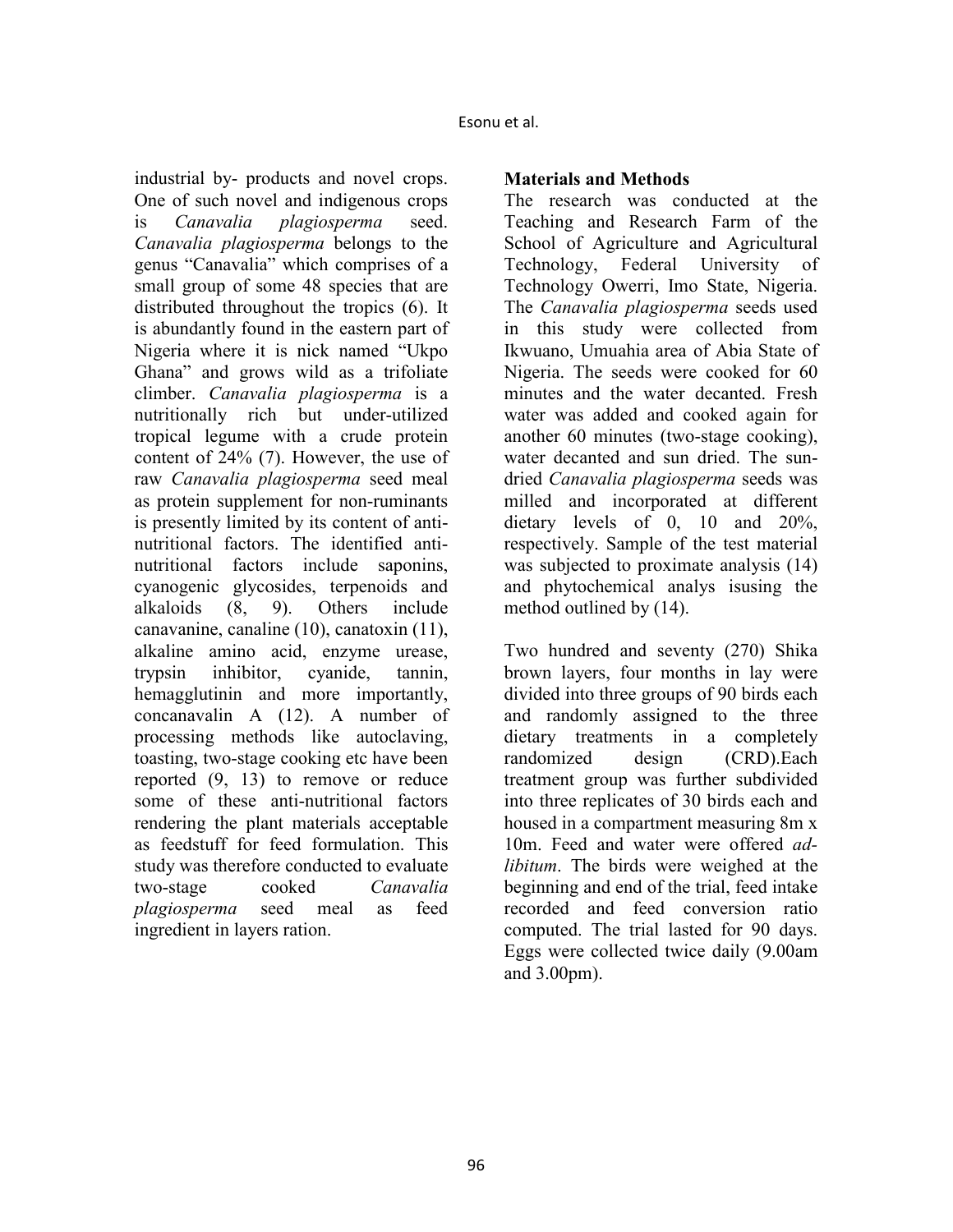Esonu et al.

| <b>Ingredients (Kg)</b>       | Dietary inclusion levels (%) |         |         |
|-------------------------------|------------------------------|---------|---------|
|                               | $\boldsymbol{0}$             | 10      | 20      |
| Maize                         | 50.00                        | 50.00   | 49.50   |
| Soyabean meal                 | 20.00                        | 10.00   | 10.00   |
| Canavalinplagiosperma meal    | 0.00                         | 10.00   | 20.00   |
| Wheat offal                   | 11.50                        | 11.50   | 5.00    |
| Fish meal                     | 3.00                         | 3.00    | 3.00    |
| Palm kernel cake              | 6.00                         | 6.00    | 3.00    |
| Oyster shell                  | 5.00                         | 5.00    | 5.00    |
| Bone meal                     | 4.00                         | 4.00    | 4.00    |
| Vitamin/trace mineral premix* | 0.25                         | 0.25    | 0.25    |
| Salt                          | 0.25                         | 0.25    | 0.25    |
| <b>Total</b>                  | 100.00                       | 100.00  | 100.00  |
| <b>Calculated analysis</b>    |                              |         |         |
| MetabolizableEnergy (Kcal/kg) | 2702.90                      | 2750.90 | 2787.10 |
| Crude protein                 | 17.90                        | 17.50   | 17.92   |
| Crude fibre                   | 4.48                         | 3.84    | 2.85    |
| Ether extract                 | 3.96                         | 3.60    | 3.0     |
| Calcium                       | 0.17                         | 0.15    | 0.13    |
| Phosphorus                    | 0.39                         | 0.39    | 0.29    |

#### **Table1: Composition of experimental layers ration**

\*Biomix Layer premix supplied the following per kg diet. Vitamin A: 10,00000 I.U.;Vit. D3: 20,0000 I.U.; Vit. E: 100 I.U.; Vit. K: 20mg; Thiamine B1: 15mg; Riboflavin B2: 40mg; Pyridoxine B6: 15mg; Niacin: 150mg; Vit. B12: 0.0mg; Pantothenic acid: 50mg; Folic acid: 5mg; Biotin: 0.2mg; Choline chloride: 12mg; Anti-oxidant: 1.25g; Manganese: 0.8g; Zinc: 0.5g; Iron: 0.2g; Copper: 0.05g; Iodine: 0.12g; Selenium: 2mg; Cobalt: 2mg.

The egg size (Oblong and horizontal circumferences) were measured using a thread and a well calibrated meter rule. The yolk height, width, albumen height and width were measured using Venier calipers. The yolk and albumen indices were calculated using spherometer and Venier calipers, respectively. The shell thickness was obtained using a micrometer screw guage after removing the membrane. The Haugh unit was calculated by substituting the value of albumen and egg weight as outlined by (15). Twenty (20) eggs from each treatment were used in the determination of Haugh unit, yolk index, albumen index and shell thickness values. After weighing, the eggs were broken and the content poured out on a smooth tray, the albumen and yolk height and diameter measured. This was done away from the chalaza at a point mid-way between the inner and outer edges of the thick egg white using a spherometer (tripod micrometer) and Venier calipers. Haugh units were calculated using the following formulae as outlined by (15):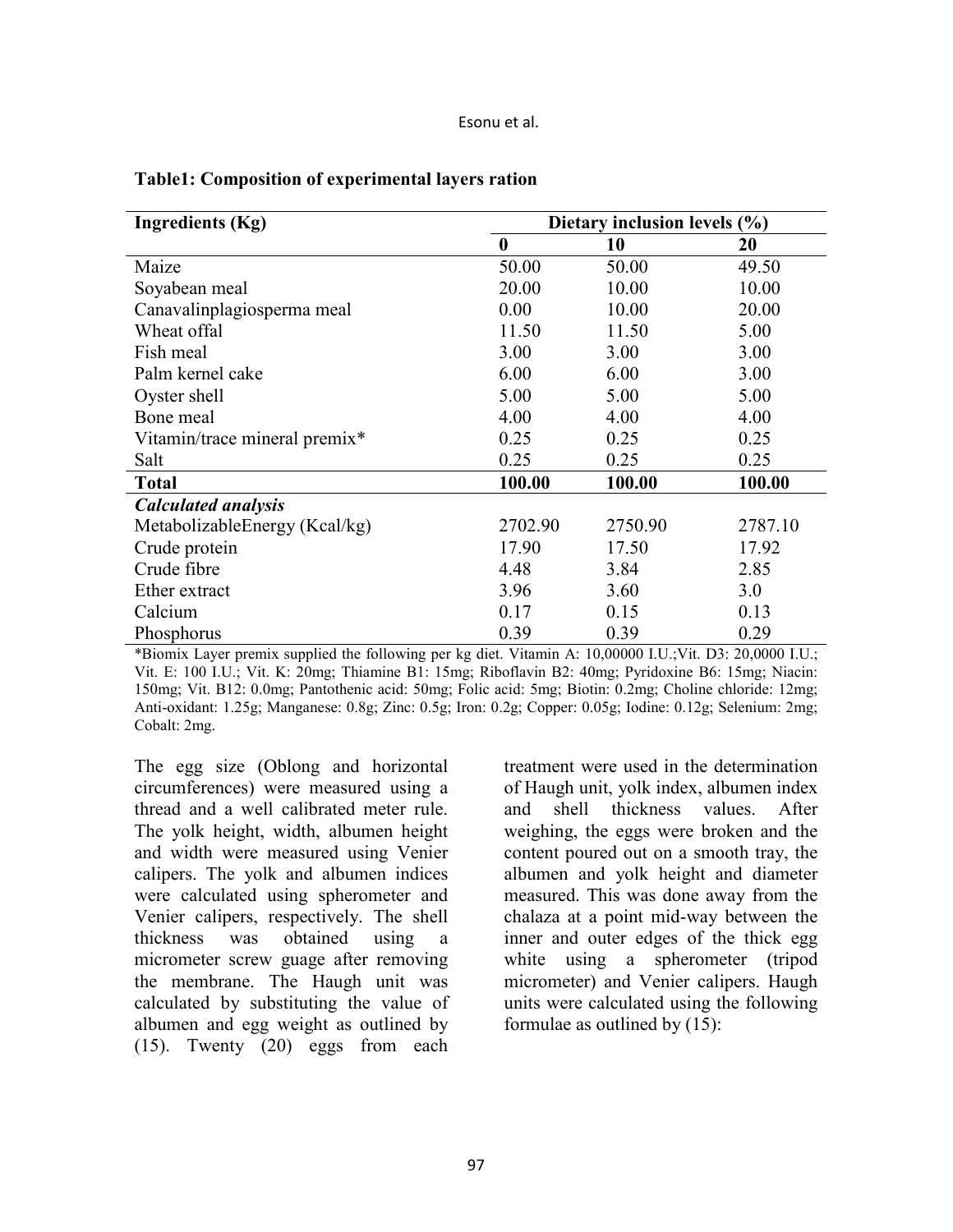$$
\frac{G(30W0.37-100)}{100}+1.0
$$

 $Hu = 100log(H -$ Where: HU =Haugh unit

H = Observable albumen height in millimeter  $W =$  Observed weight of the egg in grams  $G =$  Gravitational constant (32.2) Or  $H = 100$  Log  $(H + 7.57 -$ 

 $1.7W^{0.37}$ 

The diameter and height of the yolk and albumen were measured without removing the yolk from the albumen. The yolk height and average length of the short and long yolk diameter were taken with the use of a spherometer and Venier caliper, respectively. The ratio of the yolk height to average of the short and long yolk diameter was taken as the yolk index while the ratio of the diameter was also taken as the albumen index. Shell thickness was measured with a micrometer screw gauge. The membrane

from each egg shell was removed and the measurements were taken from points on each shell. The thickness value for each egg was the average value for the three measurements. Scaling of yolk coloration was done by visual observation, comparing the egg yolk colour with the HolfmanIa Roche fan scale (16). Data collected from the trial were subjected to analysis of variance (17). When analysis of variance indicated significant effects, means were separated using Duncan's new Multiple Range Test (DNMRT) as outlined by (18).

#### **Results and Discussion**

The performances of the layers are shown on Table 2. The control group recorded a significantly (P<0.05) higher body weight gain. The values were 20g, 10g, and 13g for the 0, 10 and 20% treatment groups, respectively. Values for feed conversion ratio, hen-day production, egg weight, shell thickness, yolk and albumen indices, Haugh unit and yolk colour were similar  $(P>0.05)$  among the treatment groups (Table 3). The comparable performance of the layers on the test material with the control group is in agreement with earlier reports by (9, 13, 19).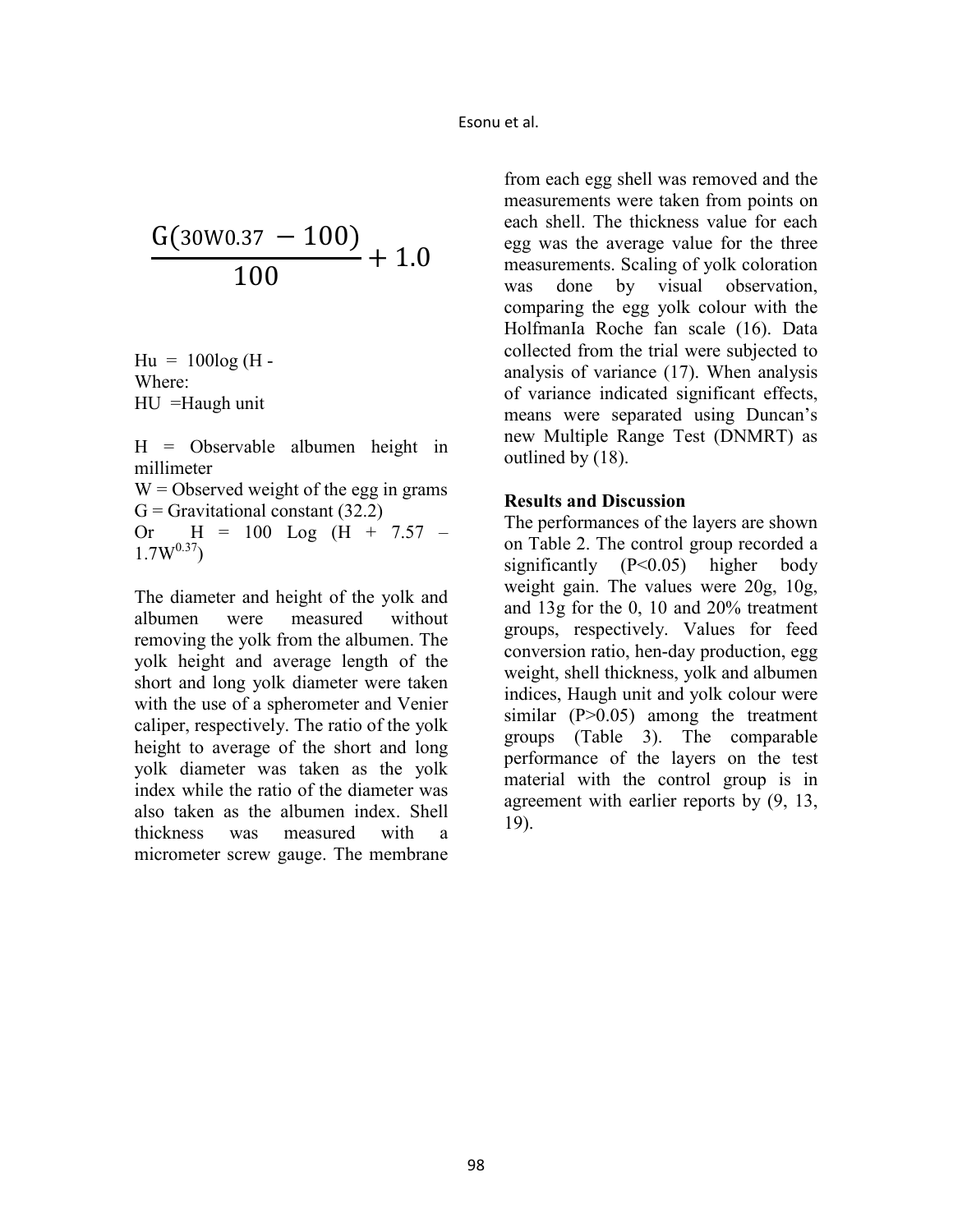|                                  | Dietary inclusion levels $(\% )$ |             |             |            |
|----------------------------------|----------------------------------|-------------|-------------|------------|
| Parameters                       | $\theta$                         | 10          | 20          | <b>SEM</b> |
| Initial body weight $(g)$        | 1700.00                          | 1650.00     | 1650.00     | 1.05       |
| Final body weight (g)            | 1720.00                          | 1660.00     | 1663.00     | 8.55       |
| Body weight changes (g)          | $20.00^a$                        | $10.00^{b}$ | $13.00^{b}$ | 5.03       |
| Feed intake $(g)$                | 55.30                            | 51.20       | 50.60       | 4.50       |
| Feed conversion ratio (feed/egg) | 2.16                             | 2.24        | 2.30        | 0.25       |
| Hen-day egg production $(\%)$    | 66.05                            | 64.20       | 63.84       | 2.25       |
| Egg weight $(g)$                 | 56.48                            | 56.58       | 55.47       | 0.20       |
| Egg yolk colour                  | 4.50                             | 4.83        | 5.00        | 0.15       |

**Table 2: Performance of layers fed different levels of two-stage cooked** *canavalia plagiosperma* **seed meal** 

<sup>ab</sup> means within row with different superscripts are significantly (P<0.05) different.

The proximate composition of raw and Two-Staged cooked *Canavalia plagiosperma* seed meal is presented in Table 4. The crude protein value of raw *Canavalia plagiosperma* seed meal was higher than that reported for some other *Canavalia species,* 22.29-27.90% as reported by (4, 8). This protein value makes the seed a probable supplement to cereal-based diets with crude protein content of about 8.55% or below (20)*.* The high fibre content of the seed meal might have resulted from the thick and tough seedcoat and other cellulosic constituents of the bean. Yet it does not make it undersirable as fibre is important

in the diets of laying hens, acting as diluents. The ether extract values of the *Canavalia plagiosperma* seed meal is quite high (5.48%) compared to some other unconventional legumes like *Mucunacon chinchinensis* (4.52) and Sword bean (2.94) as reported by (4) suggesting that the seeds should be given some consideration as a potential oil seed. It compares favourably with groundnut cake and is higher than soyabean  $(3.5\%)$  as reported by  $(21)$ . From the Table of anti-nutritional composition (Table 5), the values for Concanavalin A were 28.8Hu/mg for raw seeds, 17.8Hu/mg for two-stage cooking.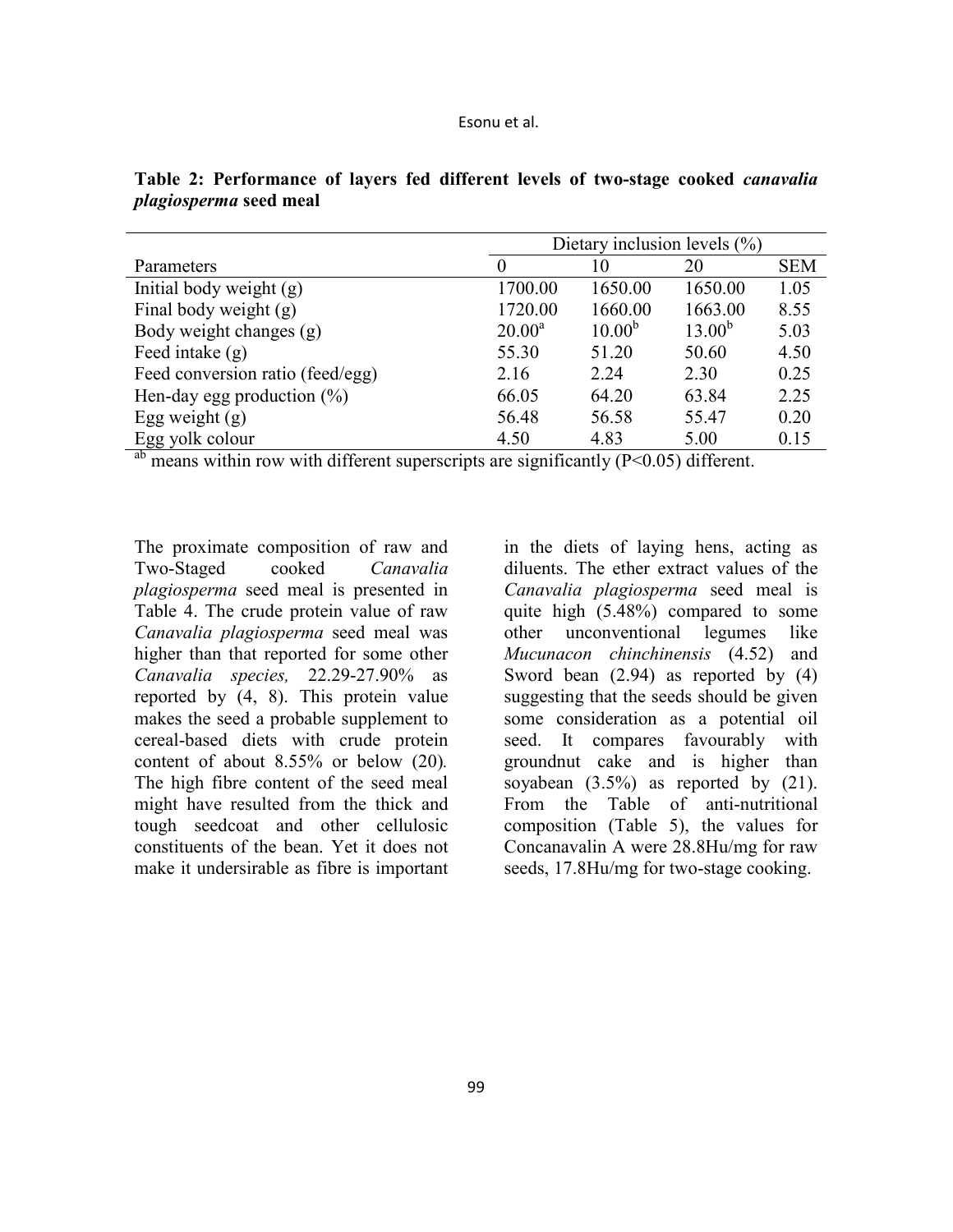| Esonu et al. |  |
|--------------|--|
|--------------|--|

|                               |            | Dietary inclusion levels $(\% )$ |       |            |  |
|-------------------------------|------------|----------------------------------|-------|------------|--|
| Parameters                    |            | 10                               | 20    | <b>SEM</b> |  |
| Haugh unit (HU                | 90.02      | 89.55                            | 90.12 | 0.01       |  |
| Shell thickness (MM)          | 0.366      | 0.360                            | 0.364 | 0.01       |  |
| Yolk index                    | 0.41       | 0.41                             | 0.39  | 0.10       |  |
| Albumen index                 | $\theta$ . | 0.15                             | 0.16  | 0.01       |  |
| Horizontal Circumference (CM) | 13.77      | 13.53                            | 13.48 | 0.12       |  |
| Oblong circumference (CM)     | 15.59      | 15.35                            | 15.00 | 0.25       |  |

**Table 3: Effect of dietary levels of** *Canavali aplagiosperma* **seed meal on egg quality characteristics**

Therefore cooking reduced the concanavalin A content in the raw seed by 38%. The result is advantageous in that concanavalin A is a lectin of legumes; apart from causing food poisoning, it lowers protein quality (22). The results on hemagglutinin were 20.1Hu/mg for the raw seed meal and 15.3Hu/mg for two-stage cooked seed meal indicated that two-stage cooking significantly reduced the hemaggluatinin content in the raw seed by 24%. In several legumes, hemeggulatinating activity has been shown to be one of the factors responsible for toxicity and growth retardation in animals (23). Therefore two-stage cooking seem to be a major processing method to detoxify *Canavalia plagiosperma* seed of concanavalin A. Trypsin inhibitor content of the seed were given as 63.00Tu/mg for the raw seeds. This result is lower compared to other closely related Canavalia species like *Canavalia ensiformis* (168.15 Tu/mg) and *Canavalia braziliensis* (166.22 Tu/mg) (24). Though the level seems to be relatively low, it could be deleterious to animals since trypsin inhibitors inhibit

the activity of enzymes making them unavailable for their role in the breaking down of protein (25) resulting to growth retardation. The value recorded for twostage cooked *Canavalia plagiosperma* seeds was 8.00Tu/mg. This reveals that there was a significant decrease (87.30%) effected by two-stage cooking. Cyanide content of the seeds were 0.088mg/100mls in the raw seeds and 0.0295mg/100mls for two-stage cooked seeds. There was therefore a significant (P<0.05) decrease (66.67%) in cyanide content as a result of the two-stage cooking of the seeds. This low cyanide content gives it an edge over some legumes like *Mucuna cochinchinensis*  and cowpea since hydrogen cyanide when produced in excess, can inactivate the cytochrosome oxidase system and cause the death of animals within seconds (26). Tannin content was reduced from 6.02mg/100mls in the raw seed to 2.52mg/100mls in two-stage cooked seeds a reduction of 58%. Tannin is known to be generally resistant thereby leading to retarded growth of the animals (6)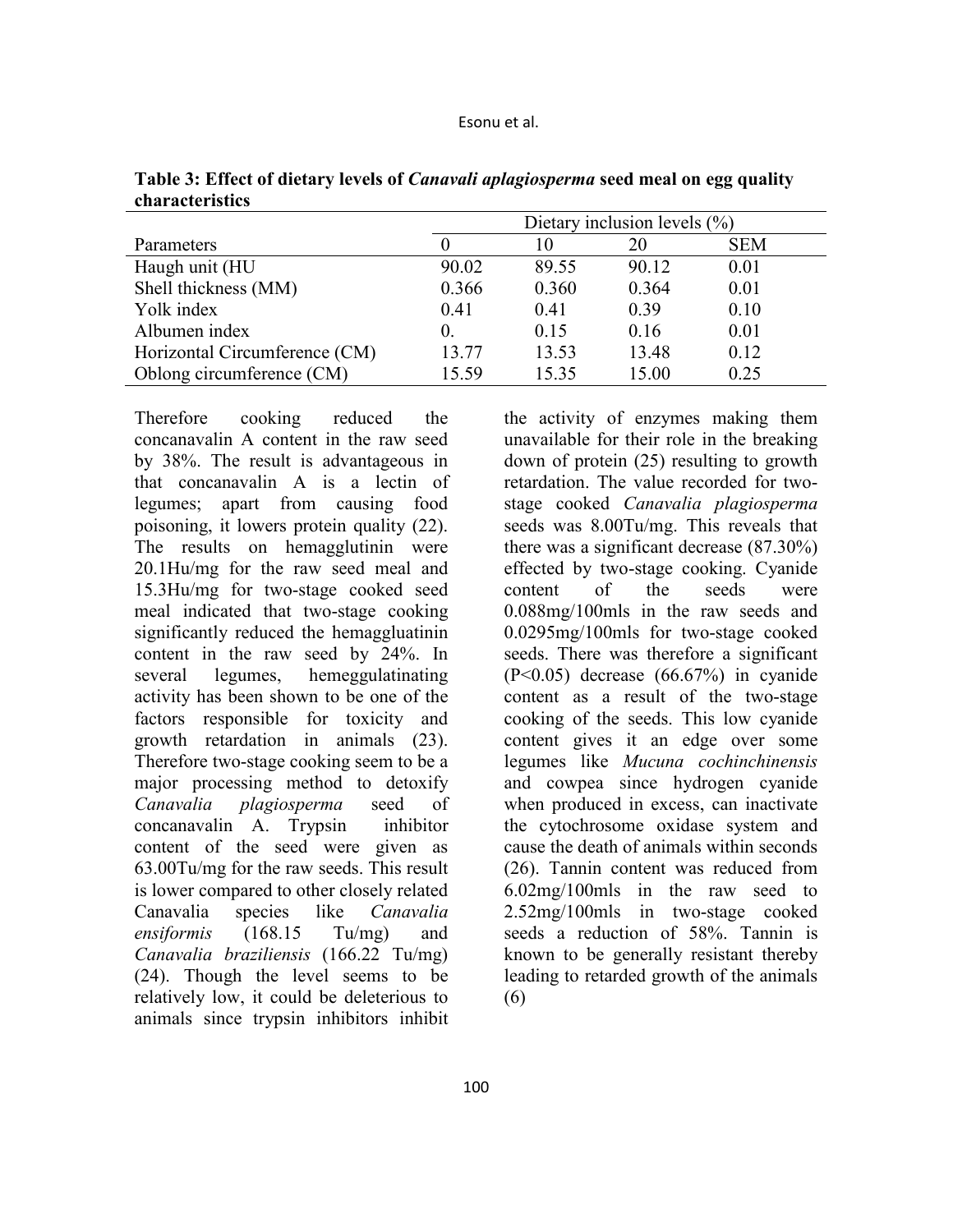| Esonu et al. |  |
|--------------|--|
|--------------|--|

| Raw   | Two-stage cooked     |  |
|-------|----------------------|--|
| 80.65 | 79.05 (1.98%)***     |  |
| 19.35 | 20.95                |  |
| 36.11 | $26.25(27.30\%)$ *** |  |
| 5.15  | 7 10                 |  |
| 5.48  | $4.67(14.78\%)$ ***  |  |
| 1.80  | 2.10                 |  |
| 51.46 | 59.88                |  |
|       |                      |  |

## **Table4: Proximate composition of raw and two-stage cooked** *canavalia plagiosperma* **seed meal**

\*(%DM)-percentage dry matter. \*\*(NFE)- Nitrogen Free Extract \*\*\*(% Reduction)

## **Table 5: Phytochemical composition of raw and two-stage cooked** *canavalia plagiosperma* **seed meal**

| <b>Parameters</b>      | Raw   | <b>Two-stage cooked</b> | % Reduction |
|------------------------|-------|-------------------------|-------------|
| Con A $(Hu/mg)^{*1}$   | 28.80 | 17.80                   | 38.19       |
| Hemagglutinin (Hu/mg)  | 20.10 | 15.30                   | 23.88       |
| Tryspin $(Tu/mg)^{*2}$ | 63.00 | 8.00                    | 87.30       |
| Cyanide                | 0.09  | 0.03                    | 66.67       |
| Tannin $(mg/100mls)$   | 6.02  | 2.52                    | 58.14       |

 $*^{1}$  (Hu/mg) – Hemagglutinating unit per milligram  $*^{2}$ (Tu/mg)- Trypsin unit per milligram

## **Conclusion and Application**

The result of this study shows that:

- 1. Two-stage cooking reduced the level of anti nutritional factors in raw *Canavalia plagiosperma* seed meal to a thresh hold level for optimal performance of laying hens.
- 2. The optimal dietary inclusion level of *Canavalia plagiosperma*  seed meal for layers is 20%.

## **References**

*1.* Odunsi, A.A. (2003). Blend of bovine blood and rumen digesta as replacement for fish meal and groundnut cake in layer diets. *International-Journal of Poultry Science*, 2(1):58-61.

- 2. Adeniji, A.A. (2000). A survey on the prices of conventional feedstuffs compared with the unutilized wastes *(unpublished work). Dept. of Animal Production, University of Ilorin.*
- *3.* Esonu, B.O. Azubuike, J.C., Udedibie, A.B. I., Emenalom, O.O., Iwuji, T.C. and Odoemelam, V.U. (2011). Evaluation of the Nutritive value of mixture of fermented bovine blood and rumen digesta for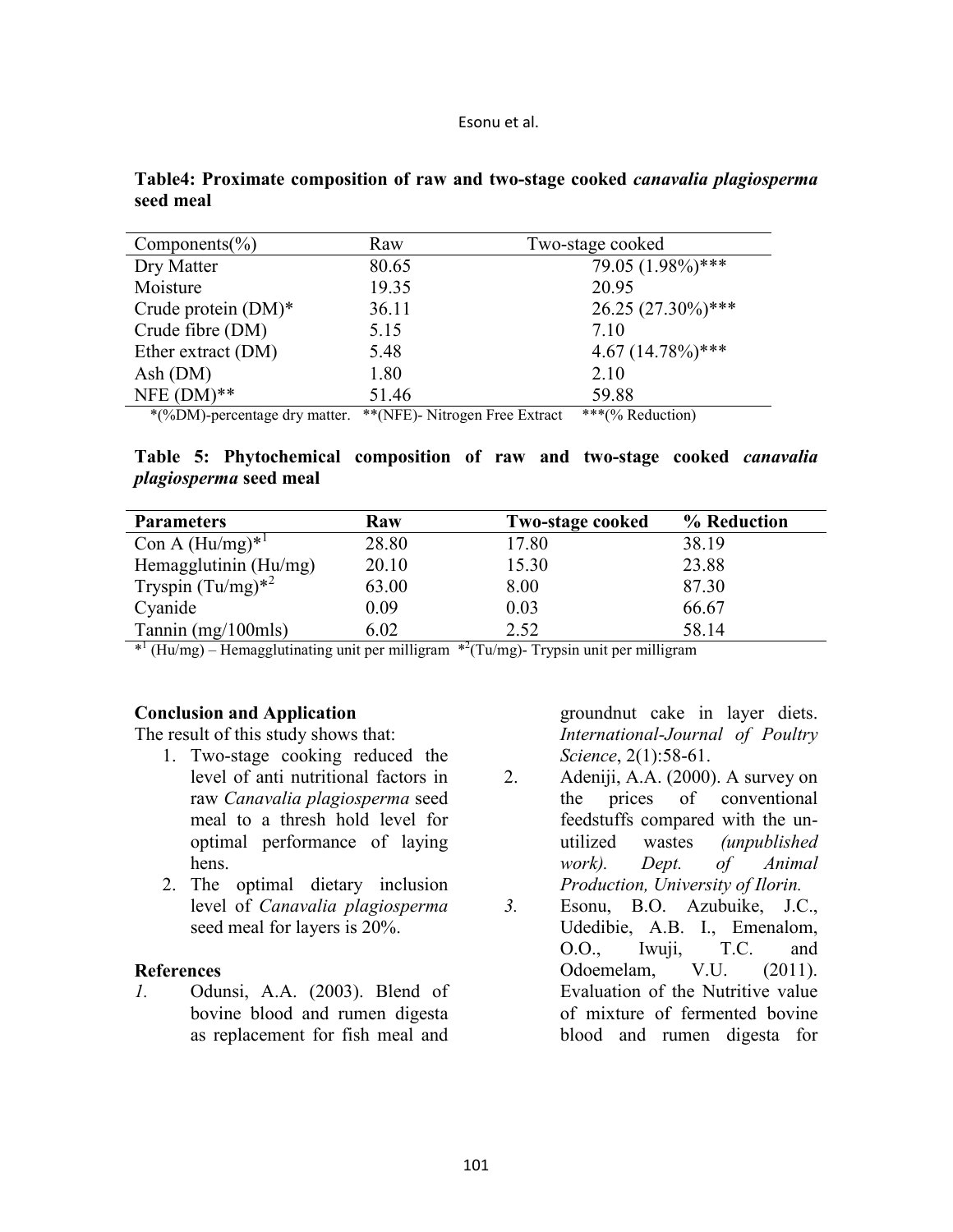broiler finishers.*J. Nat. Sci. Res.*,1(4):1-8.

- 4. Akinmutimi, A.H. (2011). Evaluation of Sword Bean (*Canavalia galdiata*), as an alternative feed resource for broiler chicken. *Ph.D Thesis, College of animal science Michael Okpara University of Agriculture, Umudike, Abia State, igeria.*
- *5.* Etuk, E.B., Orili, A.G., Ohaji, J.N. and Odoemelam V.U. (2010). Evaluation of Soybean Hills in Grower Tunkey Diets.*Int. J. Agric. and Rural Devpt.,* 13(2):220-223.
- 6. Odoemelam, V.U. (2007). Proximate composition, Antinutritional properties and mineral assay of Raw and Processed *Canavalia plagiosperma* Seed. *M.Sc. Thesis. Department of Animal Production and Livestock Management Michael Okpara University of Agriculture, Umudike, Abia State.*
- 7. Odoemelam, V.U. and Ahamefule, F.O. (2006). Effect of de-hulling on proximate compositions, anti-nutritional properties and mineral content of *Canavalia plagiosperma. Trop. J. Anim. Prod*.,31(2): 167-175.
- *8.* Udedibie, A.B.I. and Nkwocha, C.O. (1990). Comparative Study of jackbeen (*C. Ensiformis*) and sword bean (*C. Gladiata*) a protein supplements for young broiler chicks. *Niger. Agric*, 124:7-14.
- 9. Esonu, B.O. (1996). Studies on the methods of improving the nutritive value of the jackbean (*C. ensiformis)* for poultry industry. *Ph..D Thesis, Federal University*   $of Technology$  *Owerri, Nigeria.*
- 10. Rosenthal, G.A. (1972). Investigation of Canavanine Biochemistry in Jack bean Plant II Canavanine biochemistry in the developing plant. *Plant physiology*, 50:328-331.
- 11. Carlini, C.R. and Guimaraes, J.A. (1991), Plant and Microbial toxic proteins as hemilectin-emphasis on *Canatoxintoxicon*. 29:667-676.
- 12. Udedibie, A.B.I. and Mba, U.N. (1986). Effect of dietary boiled and toasted pigeon pea (*Cajanuscajan*) in layers diet. *J. Appl. Chem. Agric*. *Res*., 1:1-5.
- 13. Udedibie, A.B.I, Esonu, B.O., Iwuoha M.C. and Unachukwu C.N. (1996). Two-stage cooking as a method for improving the nutritive value of jackbean (*C.ensiforms)* for broiler Chicks.*Nig. J. Anim. Prod.* Vol. 24.23:107-110.
- 14. A.O.A.C. (1995) Official methods<br>of analysis  $7<sup>th</sup>$  edition of analysis,  $7<sup>th</sup>$  edition, Washington D.C.
- 15. Oluyemi, J.A. and Robert, F.A. (2000). *Poultry Production in Warm Wet Climate*, 2<sup>nd</sup> Edition, pp. 48-60.
- 16. Vuilleumier, J.P. (1969). The Roche Yolk Colour Fan- an instrument for measuring yolk colour. *Poult Sci.,* 48:787-779.